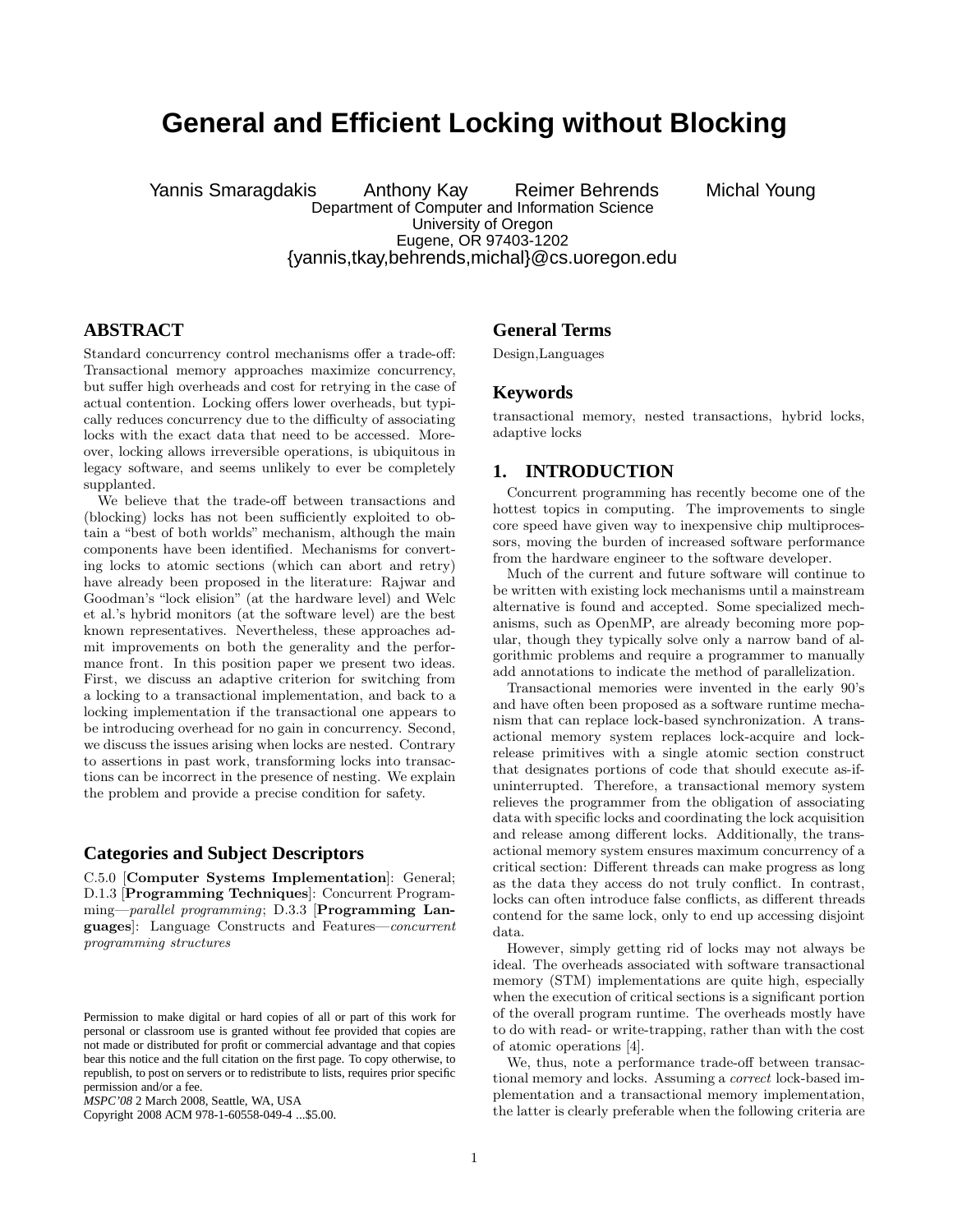met:

- 1. Contention on the protected data is rare.
- 2. Contention on the lock protecting the data is common.
- 3. The overhead of performing memory operations transactionally is low. (I.e., it is outweighed by the benefit of extra concurrency.)

In contrast, locks are clearly preferable under complementary conditions:

- 1. Contention on the lock reflects actual contention on the protected data.
- 2. The overhead of performing memory operations transactionally is high. (I.e., it outweighs the benefit of potential concurrency.) This is often the case for longer critical sections.

Furthermore, there are also generality considerations in the trade-off. Standard transactional models cannot deal with irreversible operations—a large part of our past work has been in proposing alternative transactional models to deal with thread communication and I/O [10].

In this position paper, we propose to exploit the tradeoff by implementing an adaptive mechanism that dynamically transforms correctly implemented lock-based critical sections into transactions and back into regular locks, as required for best performance or correctness. The observation that this is possible is not new. Rajwar and Goodman [8] originally proposed transforming locks to transactions for performance gains at the hardware level, in a mechanism known as lock elision[7]. Welc, Hosking, and Jagannathan [11] proposed implementing Java monitors transactionally in software. This approach is very close to what we aim to achieve. Nevertheless, we believe that it misses some elements:

- Our emphasis is on the adaptive switching mechanism. We argue that the criterion of Welc et al. for implementing a monitor using transactions is overoptimistic. Furthermore, in the Welc et al. work there is no consideration for reverting back to locks if the transactional memory mechanism turns out to be inefficient. We believe that this is part of the reason for the not-quite-impressive performance results they obtained. In Welc et al.'s work there does not seem to be a notion of trade-off between concurrency and STM overhead. Furthermore, any lock contention is treated as an indication that a critical section should be executed transactionally. In contrast, the appropriate indication is that contention on the lock is much greater than contention on the actual data, as suggested earlier. Welc et al. acknowledge that adaptive solutions may provide improvements over their technique, and our paper pinpoints the appropriate criteria for adaptivity.
- The generality issues of implementing lock-based critical sections as transactions have not been explored in detail. Specifically, the transformation is not correct in the case of nested critical sections. Welc et al. state that the prevalent use of monitors is to enforce atomicity, but do not address the question of how

to automatically detect monitor uses that do not enforce strict atomicity for their nested critical sections. We discuss the issue with examples and offer a general correctness condition: Nested critical sections can be implemented transactionally if all their nested critical sections are also implemented transactionally and any other critical section acquiring a conflicting lock also acquires the same outer locks.

Our ideas are examined in the context of a pure software implementation. An important trend in transactional memory systems is to provide hardware support for enhancing performance. With hardware support the performance trade-offs change significantly. Nevertheless, we believe that many of our observations hold even in a future with ubiquitous hardware support for transactions. First, our generality discussion for nested critical sections applies directly to hardware: Past hardware techniques, such as Rajwar's lock elision, did not examine the case of nested locks. Second, even with hardware support, the overwhelming expectation is that transactional memory will be a hybrid softwarehardware approach [5, 6], and that locking will still be beneficial in the future for several cases. (E.g., although the cost of transactional memory will shrink significantly, speculative approaches for locks promise to yield similar gains for low-level atomic operations [7]. Therefore, locks can be cheaper, especially for long-running transactions that will be partially implemented in software. Furthermore, in cases of high contention, locking will yield better performance even if memory operations in transactional execution incur zero overhead.)

# **2. ADAPTING BETWEEN LOCKS AND TRANSACTIONS**

The main idea of executing a lock-based critical section transactionally is simple enough. (Indeed, we "invented" it in 2003, circulated it by email, and subsequently discovered that the idea was known.) Lock-acquire and lock-release statements are viewed as program delimiters for critical sections, which can be executed atomically as transactions. For example, if our program has a lock l1 that is used in only two locations,

| $lock(11)$ ;   | // atomic $\{$          |
|----------------|-------------------------|
| unlock(11); // |                         |
|                | $lock(11);$ // atomic { |
| unlock(11); // |                         |

then if both of those sections of code are simultaneously converted to transactions (as the comments suggest), they will continue to behave correctly with respect to memory. The decision to implement a critical section transactionally or using a blocking lock is made at the level of individual locks (e.g., l1 above). All critical sections acquiring the same lock should have the same implementation. For specifics of a switching approach, the reader should consult the description of Welc et al. [11].

The correctness of the above transformation is not always self-evident because mutual exclusion is not the same as transactional execution: Shared memory effects inside the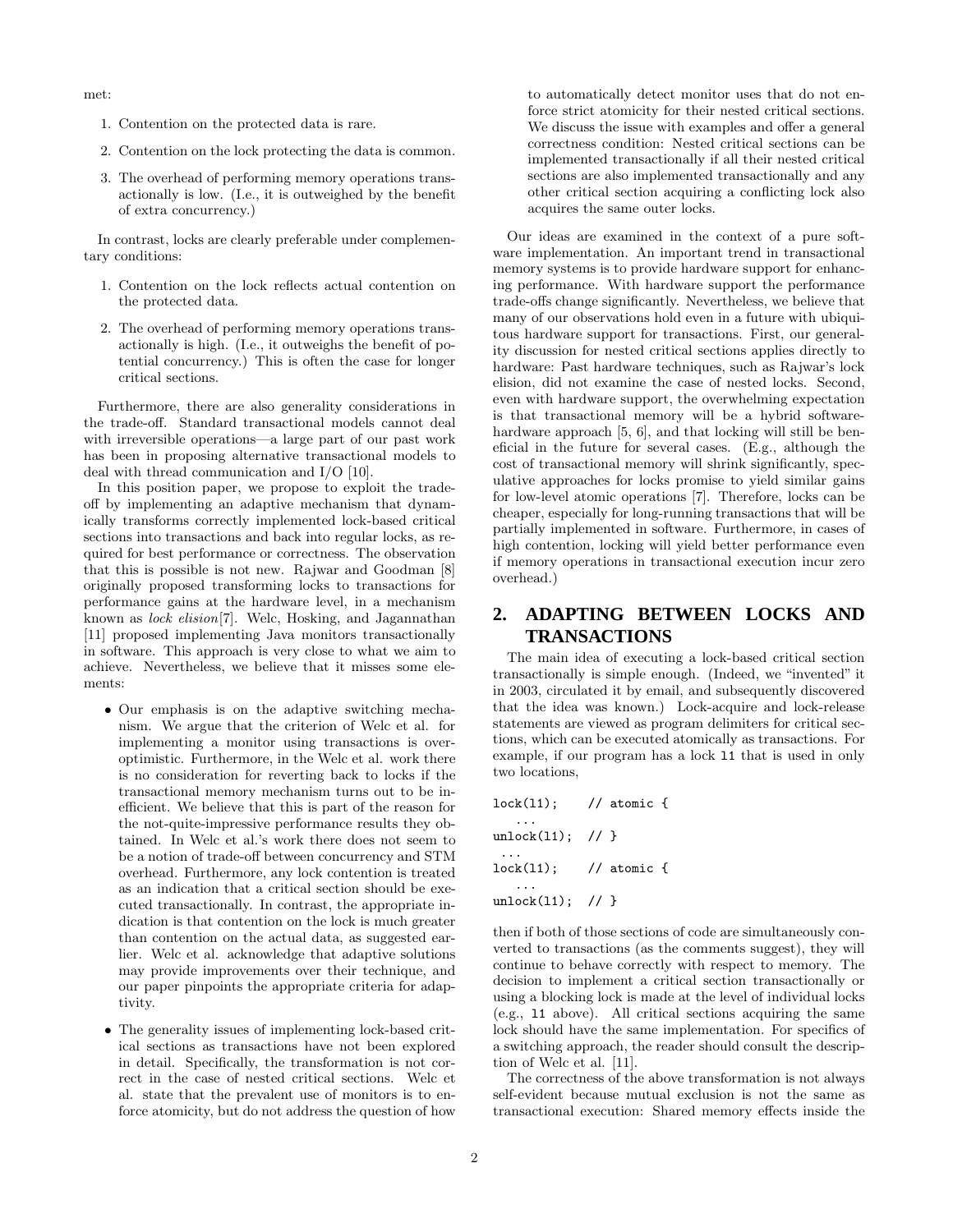critical section are exported to other threads when a lock is held, unlike in the case of an atomic transaction. Nevertheless, a common correctness condition for multithreaded applications is that shared memory locations be consistently accessed while holding the same lock. In this case, even though the results may be exported to other threads, they cannot be accessed while the lock has not yet been released, thus guaranteeing the equivalence of mutual exclusion and atomic transactions. For the rest of this section we will not worry about the correctness and generality issues of executing locks transactionally. These will become again a factor in our subsequent discussion on nesting.

The main benefit of executing a lock as a transaction is that a lock may be far too strict.<sup>1</sup> A single lock is commonly used to protect a large amount of shared data—an approach known as coarse grained locking. In this way, multiple threads are blocked from accessing the data, even in cases when they would not really conflict. The main reason that programmers use coarse grained locking is that it is often far easier than trying to correctly associate locks with smaller amounts of data. Several domains and data structures (e.g., red-black trees) are notoriously difficult to code with a fine-grained locking discipline.

Therefore, the performance benefit of transactions is exclusively due to higher concurrency: More threads can execute the same critical section with transactions than with locks. Assuming that separate processors exist to run these threads independently, a net performance increase (speedup equal to the level of concurrency) results.

Nevertheless, software transactional memory techniques have high overheads for each memory access. State-of-theart mechanisms, such as TL2 [4], attempt to optimize the common case of memory reads but still suffer relatively high overheads for memory writes. The overall effect is that executing a code fragment transactionally is a number of times, k, slower than executing it outside a transaction. For current STMs, k can often be around 10, although the real value depends on factors such as the mixture of reads and writes in the transactional workload.

The above observations, albeit straightforward, lead to interesting (and, to our knowledge, novel) conclusions about when and how to adapt between a transactional and a locking implementation of a critical section.

• A critical section will execute faster with a transaction than with a blocking lock only if the maximum amount of contention, c, on the lock would be higher than the overhead factor  $k$  of the STM. For instance, if the STM imposes a 10x overhead and the lock is typically contended by 5 threads, the transactional implementation is guaranteed to be at least twice as slow as the lock-based one. This is an important observation. For instance, Welc et al. [11] convert a critical section to a transactional implementation as soon as any contention (even 2 threads) is observed! This is clearly the wrong criterion for adaptation, especially given that the Welc et al. implementation has higher overheads than modern STMs.

• More generally, the contention of the lock is not the only one that needs to be taken into account. The contention of the transaction is also a factor! For instance, if the lock-based implementation is contended by an average of 15 threads, but the transaction-based implementation retries an average of 3 times, then the concurrency benefit that the transaction implementation obtains is roughly a factor of 5. Our generalized criterion, thus, becomes: A critical section should be expected to execute faster with a transaction than with a blocking lock if the average number a transaction retries, r, multiplied by the transaction overhead factor,  $k$ , is less than the average lock contention,  $c$ .

Our goal is to use these observations as the basis for the cost-benefit analysis of an adaptive mechanism. Specifically, we want to initially convert a critical section from lock-based to transaction-based whenever we notice (upon a lock-release) that the number of blocked threads (i.e., our estimate for  $c$ ) is higher than our estimate for  $k$ . Similarly, we want to revert from a transactional implementation back to a lock-based one if we see that each transaction retries on average r times and  $r \cdot k \geq c$ . Making these adaptivity decisions only requires maintaining two quantities: the number of threads blocked on a lock (which is trivial to obtain) and the number of times a transaction retries (which is straightforward to maintain). The quantity  $k$  for the average transaction overhead can be estimated fairly well statically or with off-line profiling, or even computed dynamically by measuring the average length of the critical section under a transactional and under a lock-based implementation.

Of course, the above discussion conveys only the main idea. The cost model can become more detailed, overheads can be reduced with sampling, and the best policy may need to be proactive (e.g., predict future contention based on the current number of blocked threads and the rate of increase since the last lock-release). But such tweaks should not obscure the main elements of the cost model, which are the contention of the lock-based implementation, and the contention and overhead of the transactional implementation.

## **3. GENERALITY UNDER NESTING**

The second idea advocated in this paper concerns the generality of replacing locks with transactions in the presence of nested critical sections. Welc et al. assert that "[t]here is no conceptual difficulty in dealing with nesting"[11] but this is true only under strict assumptions on the usage of locks. Obtaining correctness under weaker assumptions is highly desirable, and we do find that there is conceptual difficulty in dealing with nesting.

We briefly mentioned in the previous section that translating locks into transactions does not always result in an equivalent program: A transaction isolates its effects, so that they cannot be observed by other transactions. In contrast, shared memory effects inside a lock-based critical section are exported to other threads. This has been the basis of the examples of Blundell et al. [2] who discuss in detail the semantic differences of the two constructs. The interesting issue, however, is not whether the constructs are different, but under what conditions they are equivalent. It is tempting to speculate the following correctness condition: For each shared memory location there should be a lock, such that every access to the shared memory location occurs with the

<sup>1</sup>Another reason for executing a lock as a transaction is when the program has deadlocking bugs but we wish to run it regardless. We believe that this is a very promising idea, but we are not exploring it in this paper—we assume correct locking code as input.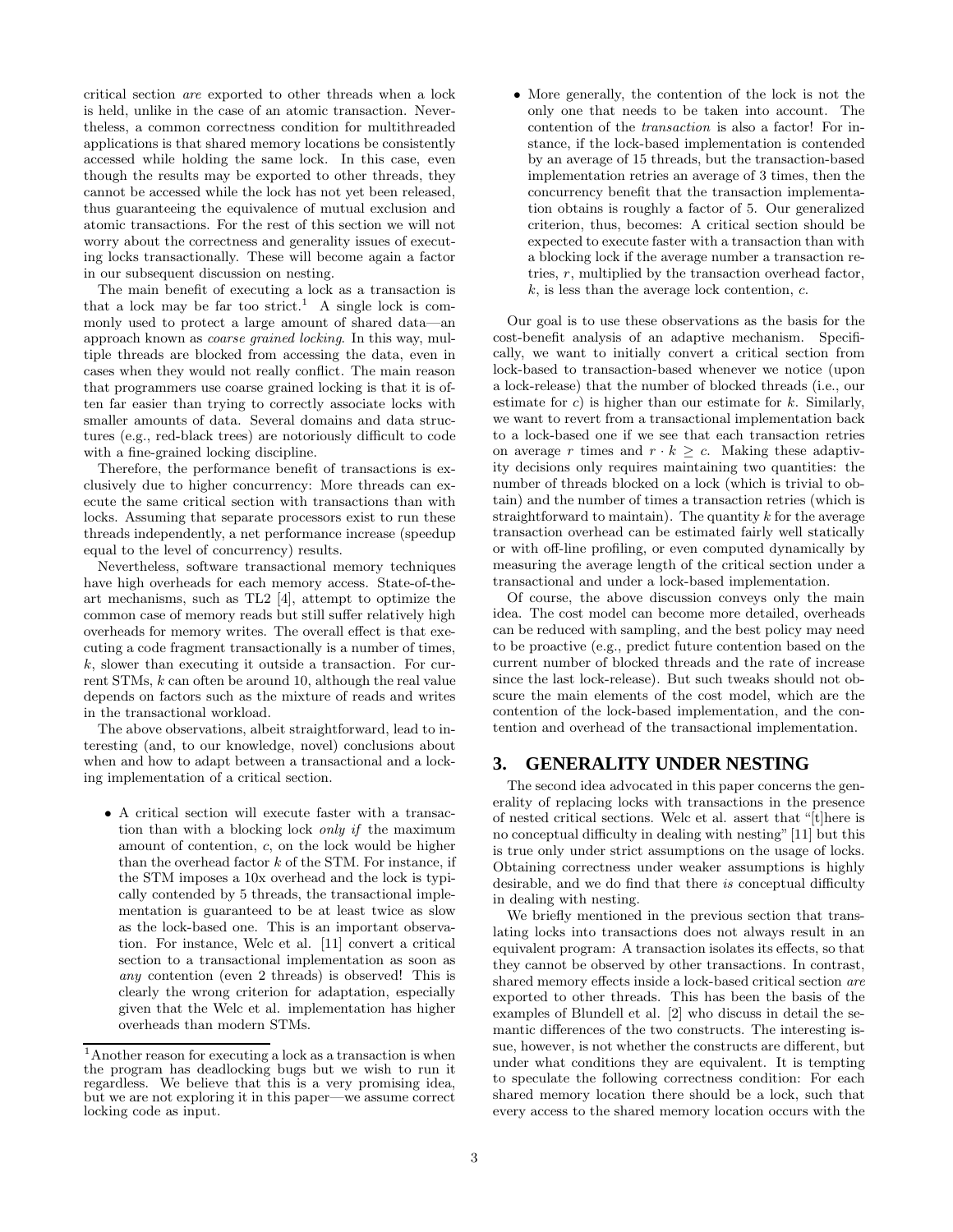lock held. Indeed, this is a standard well-formedness criterion for multi-threaded programs and even enforced by some of the best known race detectors (e.g., Eraser [9]). In the case of non-nested locks, this condition ensures that lockbased and transactional executions are equivalent: Even though the results may be exported to other threads, they cannot be accessed while the lock has not yet been released. Nesting, however, makes this condition insufficient and requires its strengthening. We next demonstrate this and formulate a stronger (sufficient but not necessary) condition for the equivalence of lock-based and transactional execution.

Nesting causes problems when programmers expect that the effects of a shared memory operation become accessible to other threads at the point of a lock-release. Indeed, most concurrent memory models guarantee that a lock-release operation acts as a memory barrier, resulting in the flushing of write buffers. When transactions are nested, however, their results do not become visible until the outer transaction commits—this is the standard closed-nested semantics of transactions. In this case, implementing the outer critical section as a transaction is incorrect: the behavior still respects safety, but may not respect progress.

To see the problem, consider the following example. Function barrier implements a simple barrier by spinning until all threads reach the same point.<sup>2</sup>

```
void barrier() {
  lock(l1);
  n++;
  unlock(11);lock(l1);
  while (n < allThreads) {
    unlock(11);sleep();
    lock(l1);
  }
  unlock(l1);
}
```
The problem begins when the barrier routine happens to be used inside a different critical section, possibly protecting completely distinct data.

lock(l2); ... barrier(); ...  $unlock(12);$ 

The intention of using lock l2 is certainly not to make the critical sections inside barrier execute in an all-or-nothing way. Indeed, if the critical sections do execute atomically, the result will be equivalent to having:

```
atomic {
  ...
    n++:
    while (n < allThreads)
      sleep();
  ...
}
```
In this case, no thread will ever exit the barrier, since its effects are prevented from being seen by other threads.

The essence of the problem, however, is that the barrier routine is called while *sometimes* holding lock 12 and sometimes not. If all threads consistently called barrier while holding 12, then the result would suffer from the same lackof-progress error, but the error would also exist in the lockbased implementation. Only when a thread is allowed to call barrier without holding l2 is the lock-based implementation correct, while the transaction-based one is incorrect.

Thus, the general observations for dealing with nesting when allowing critical sections to be implemented by transactions are:

- When a critical section is implemented as a transaction, all nested critical sections have to be implemented as transactions as well. If a nested critical section cannot be implemented transactionally (e.g., because it contains an irreversible operation, or because the system determines it is more efficiently executed using a lock) the transaction of the outer critical section needs to be aborted and the critical section re-executed using a lock.
- For a given lock  $l$ , lock-based execution is equivalent to transaction-based execution (which has atomicity and isolation properties, and not just mutual exclusion) if, in the lock-based program, at every point  $l$  is acquired, the set of already-held locks is the same. Violations of this property can be detected dynamically by a system implementing critical sections as either transactions or locks. For each critical section currently executing as a transaction, the system needs to keep track of which locks the surrounding transactions correspond to, i.e., which locks the current thread "holds" (in a virtual sense). If a different thread tries to access the critical section while not "holding" the same locks, then the original critical section needs to be aborted and restarted with a lock-based implementation.

#### **4. CONCLUSIONS**

We discussed ideas for allowing traditional lock-acquire and lock-release critical sections to switch to a software transaction implementation for higher efficiency. The mechanics of this switch were well-studied in past work, so we concentrate on two important points. The first is an adaptive cost-benefit analysis for dynamically deciding when to switch the implementation from a lock-based one to a transaction-based one and vice versa. The second is an approach to guaranteeing correctness even in the presence of nested critical sections. Although practical lock nesting depths are often low [3, 1], a nesting depth of 2 is not that rare and certainly cannot be statically excluded or assumed away.

Both ideas are work-in-progress.

<sup>2</sup>One may question the validity of using a spin-lock as an example, since a better practice might be to employ a condition variable and wait on it. Nevertheless, the essence of the example has nothing to do with busy-waiting. Furthermore, we would like to guarantee correctness for as wide assumptions as possible, including for low-level mechanisms that may indeed spin.